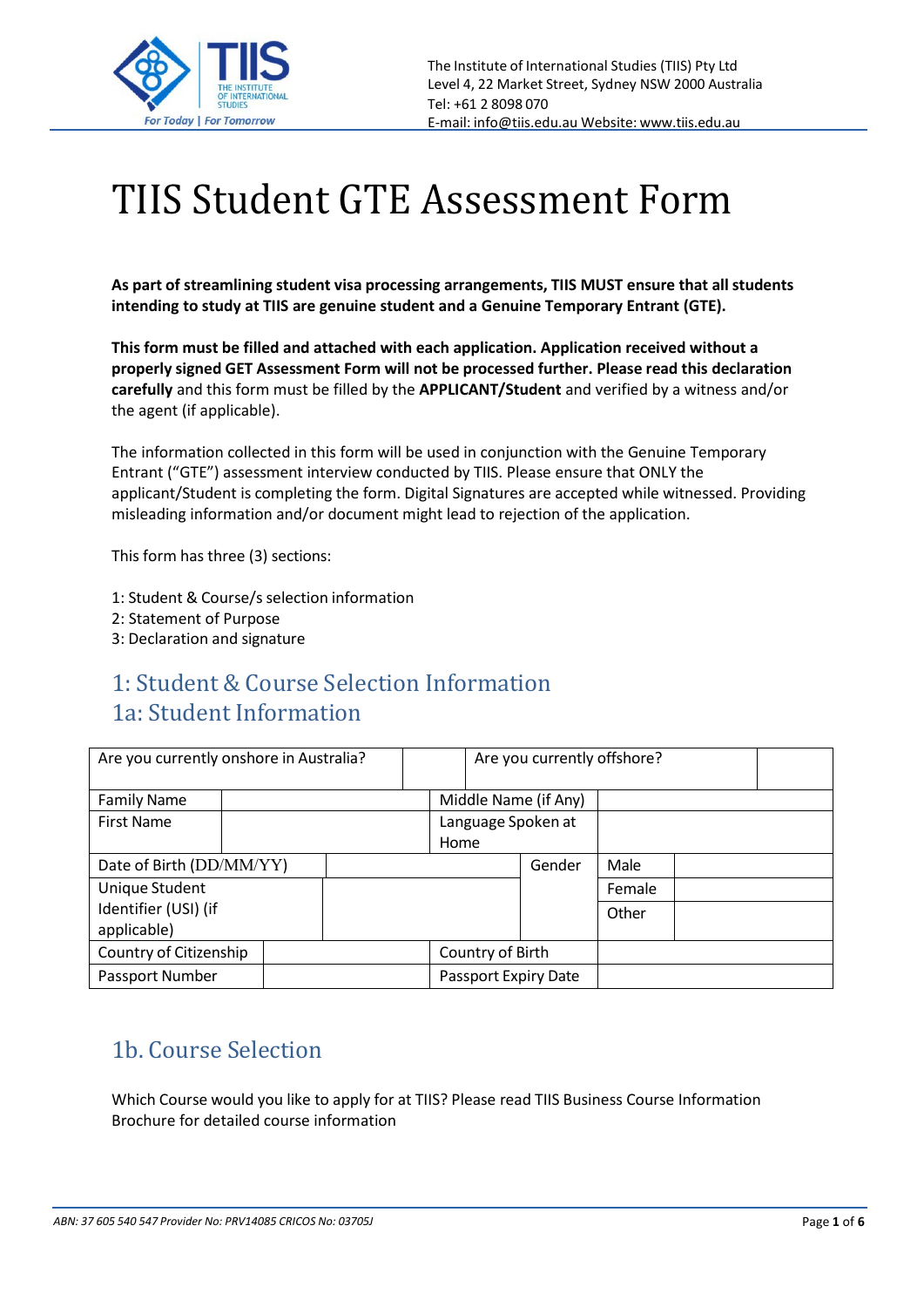

| Name of Course | Proposed Intake Date |  |
|----------------|----------------------|--|
|                |                      |  |
|                |                      |  |
|                |                      |  |

1c. Your availability for the GTE interview by selecting at least 3 out of the following options. All time is in Sydney Australian time zone:

| Day       | $9 - 10$ | $10 - 11$   $11 - 12$   $12 - 1$ | $1 - 2$ | $2 - 3$ | $3 - 4$ | $4 - 5$ |
|-----------|----------|----------------------------------|---------|---------|---------|---------|
| Monday    |          |                                  |         |         |         |         |
| Tuesday   |          |                                  |         |         |         |         |
| Wednesday |          |                                  |         |         |         |         |
| Thursday  |          |                                  |         |         |         |         |
| Friday    |          |                                  |         |         |         |         |

### 2: Statement of Purpose (MUST be written by the applicant)

2.1: What are your reasons for choosing the above course(s) at TIIS? Have you read the relevant course information? Do you meet the relevant entry requirements?

2.2 What are your reasons for choosing TIIS, a private higher education institution?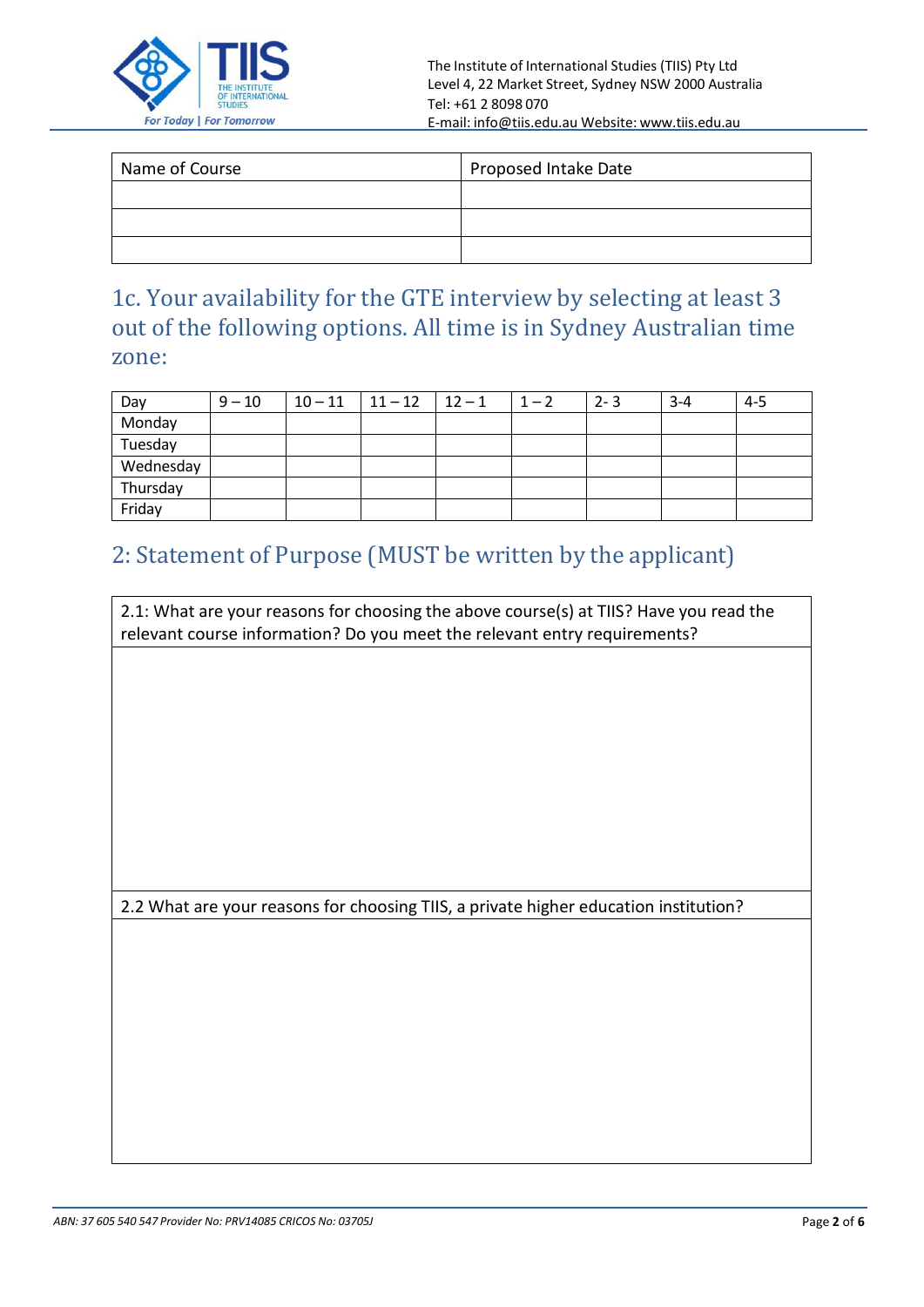

2.4: What do you particularly like the course(s) that you have chosen? 2.5: How do you understand your obligations as an international students enrolled at TIIS? You may refer to TIIS Student Handbook available on TIIS website: tiis.edu.au.

2.3 How will the course(s) satisfy your career development plan or career aspirations?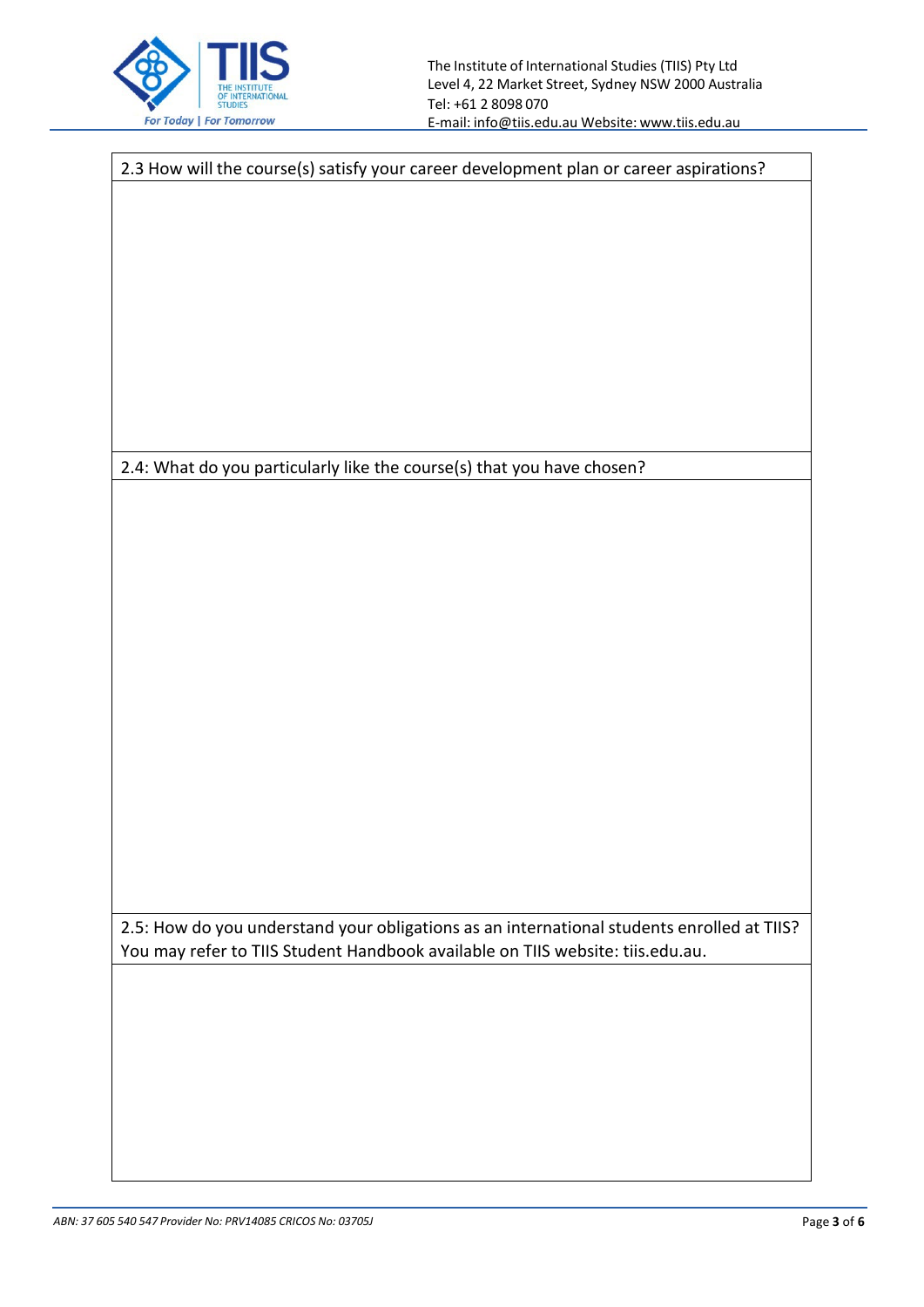

2.6: How well are you prepared financially to study in Australian as an international student?

2.7: How do you think that TIIS Student Handbook and relevant website information has prepared you for your proposed study at TIIS in Australia?

2.8: Are there any other information that we should know about your proposed study at TIIS that will help your application?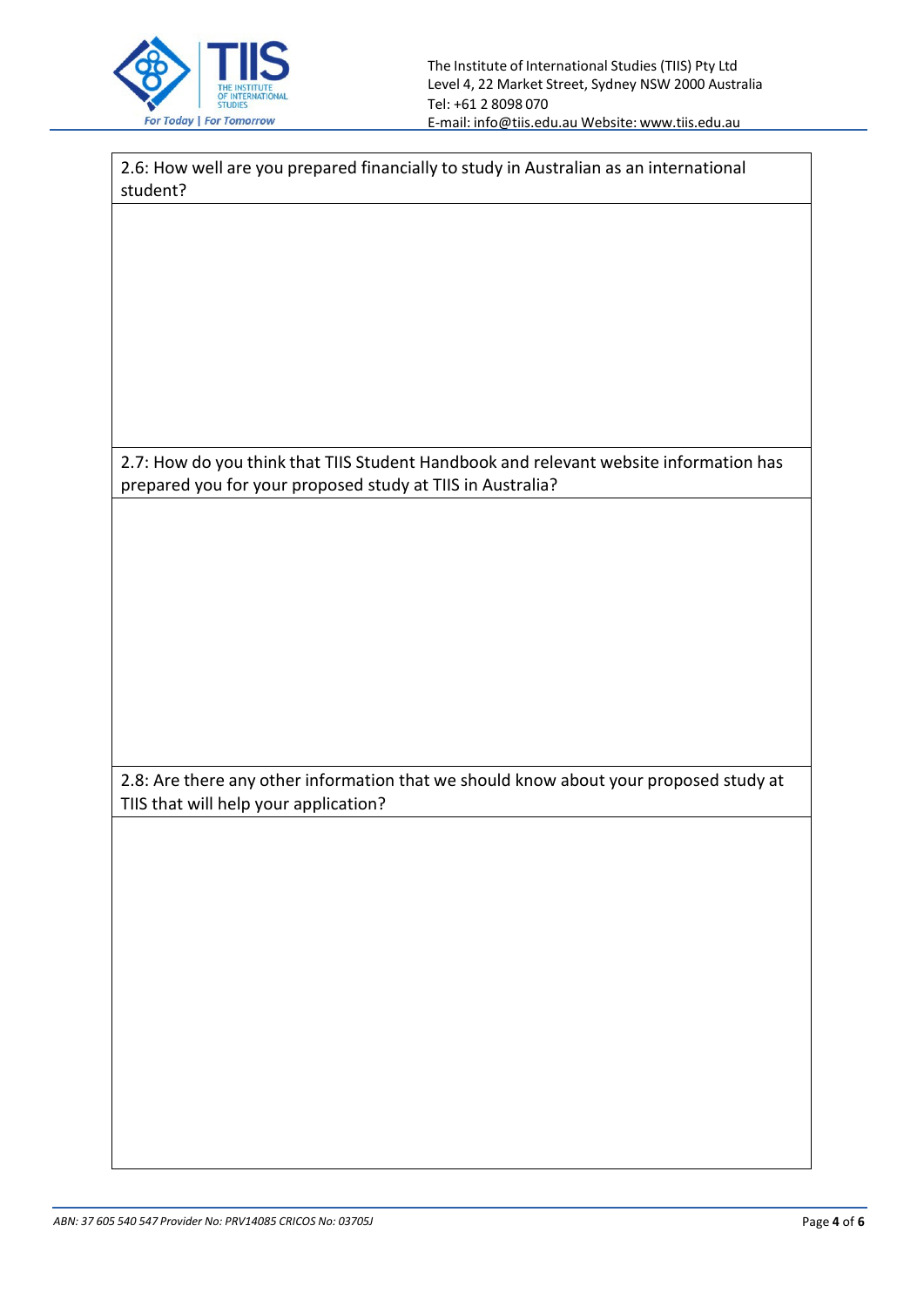

## 3. Declaration & Signatures

| <b>Declaration Items</b>                                                                                                                                                                                                                                           | <b>Please</b><br>tick |  |  |  |  |
|--------------------------------------------------------------------------------------------------------------------------------------------------------------------------------------------------------------------------------------------------------------------|-----------------------|--|--|--|--|
| I understand the costs related to my intended course(s) at TIIS including the obligation<br>to pay my tuition fees and other fees when due.                                                                                                                        |                       |  |  |  |  |
| I am aware that the tuition fees might change without notice and I accept the<br>changes when they occur.                                                                                                                                                          |                       |  |  |  |  |
| I declare that I have sufficient funds to support my education and the relevant<br>expenses for the full duration of my studies at TIIS. and I declare that I am not<br>dependent on part time work in Australia to support my expenses while enrolled at<br>TIIS. |                       |  |  |  |  |
| I declare that my partner/spouse is accompanying me to Australia, and he/she is not<br>dependent on working in Australia to take care of the tuition fees and living<br>expenses.                                                                                  |                       |  |  |  |  |
| I am aware that TIIS will not waive the tuition fees or assist with the study expense and<br>cost of living if I am unable to fund my stay in Australia. I am also aware that the TIIS<br>might cancel my enrolment due to non-payment of tuition fees.            |                       |  |  |  |  |
| I am fully aware about the visa conditions and my roles and responsibilities on a<br>Subclass 500. https://www.homeaffairs.gov.au/trav/visa-1/500-                                                                                                                 |                       |  |  |  |  |
| I fully understand and accept the course(s) that I have chosen to study at TIIS and I am<br>committed to completing the course(s) chosen with TIIS.                                                                                                                |                       |  |  |  |  |
| I have full awareness on the course (s) including the course structure, delivery, cost,<br>and location. The course that I have selected to study is fully aligned to my career<br>aspirations.                                                                    |                       |  |  |  |  |
| I understand that TIIS will refuse my transfer request to another institution within the<br>first six months of my principal course. I declare that I have submitted all genuine<br>documents to TIIS.                                                             |                       |  |  |  |  |
| I accept that TIIS will not refund my prepaid tuition fee and other fees if the visa<br>rejection was due to misleading information or forged documents that I have provided<br>to support my visa application.                                                    |                       |  |  |  |  |
| I understand that the visa will be cancelled or rejected if I do not meet the health and<br>character checks.                                                                                                                                                      |                       |  |  |  |  |

By signing this I declare that all information is true and correct to the best of my knowledge.

| Name of Student | Signature of Student (including Date) |  |  |  |
|-----------------|---------------------------------------|--|--|--|
|                 |                                       |  |  |  |
|                 |                                       |  |  |  |
| Name of Agent   | Signature of Agent (including Date)   |  |  |  |
|                 |                                       |  |  |  |
|                 |                                       |  |  |  |

**Note: please submit completed GTE assessment form together with your application documents to TIIS for further assessment.**